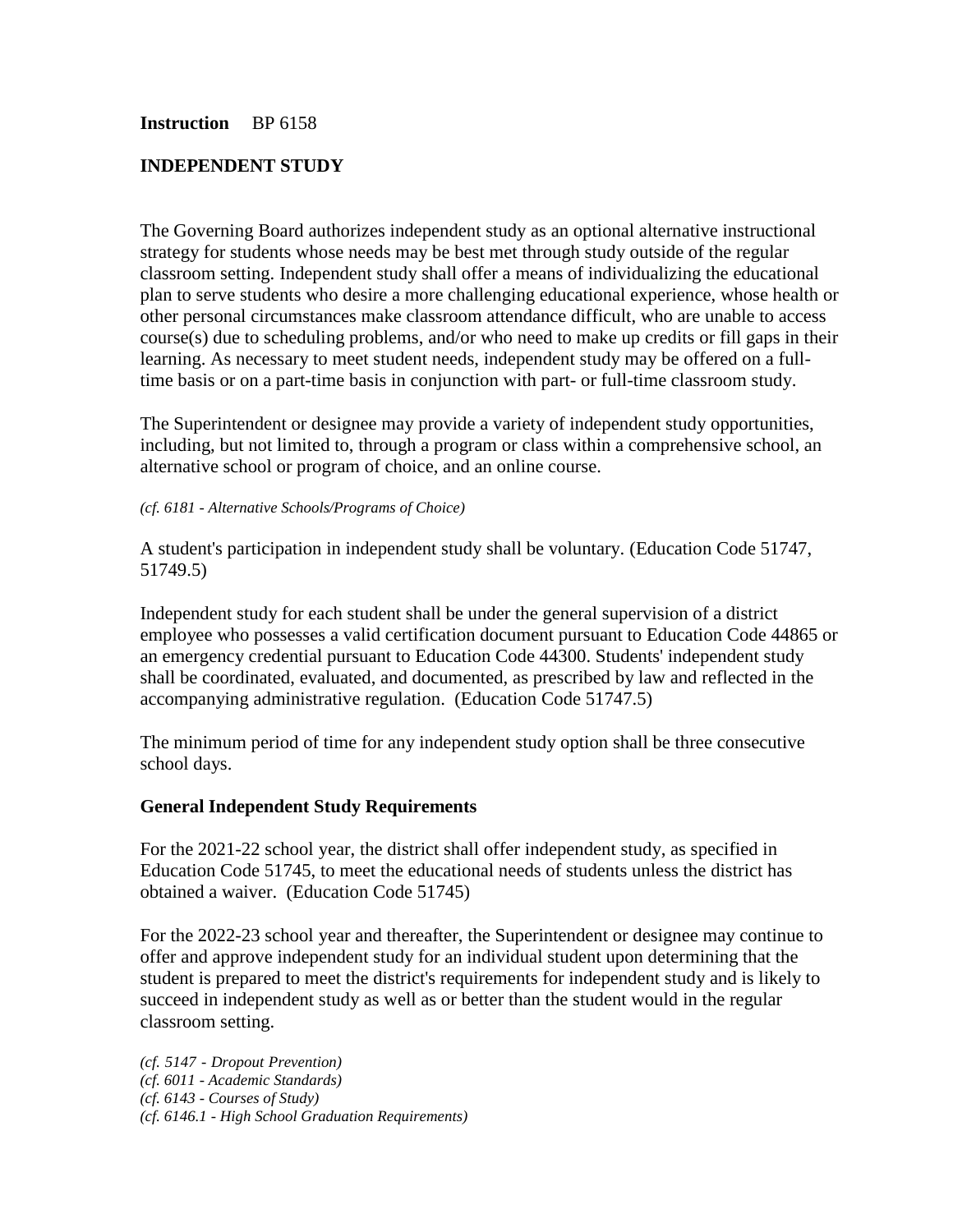*(cf. 6146.11 - Alternative Credits Toward Graduation) (cf. 6172 - Gifted and Talented Student Program) (cf. 6200 - Adult Education)*

Because excessive leniency in the duration of independent study assignments may result in a student falling behind peers and increase the risk of dropping out of school, independent study assignments shall be completed no more than one week after assigned for all grade levels and types of program. However, when necessary based on the specific circumstances of the student's approved program, the Superintendent or designee may allow for a longer period of time between the date an assignment is made and when it is due, up to the termination date of the agreement.

An evaluation shall be conducted to determine whether it is in a student's best interest to remain in independent study whenever the student fails to make satisfactory educational progress and/or misses three assignments. The minimum level of satisfactory educational progress required prior to an evaluation shall be as follows:

For grades 9-12, inclusive, satisfactory educational progress shall be determined based on all of the followingindicators: (Education Code 51747)

- 1. The student's achievement and engagement in the independent study program, as indicated by the student's performance on applicable student-level measures of student achievement and engagement specified in Education Code 52060
- 2. The completion of assignments, assessments, or other indicators that evidence that the student is working on assignments
- 3. Learning required concepts, as determined by the supervising teacher
- 4. Progress towards successful completion of the course of study or individual course, as determined by the supervising teacher

The Superintendent or designee shall ensure that students participating in independent study are provided with content aligned to grade level standards at a level of quality and intellectual challenge substantially equivalent to in-person instruction. For high schools, this shall include access to all courses offered by the district for graduation and approved by the University of California or the California State University as creditable under the A-G admissions criteria. (Education Code 51747)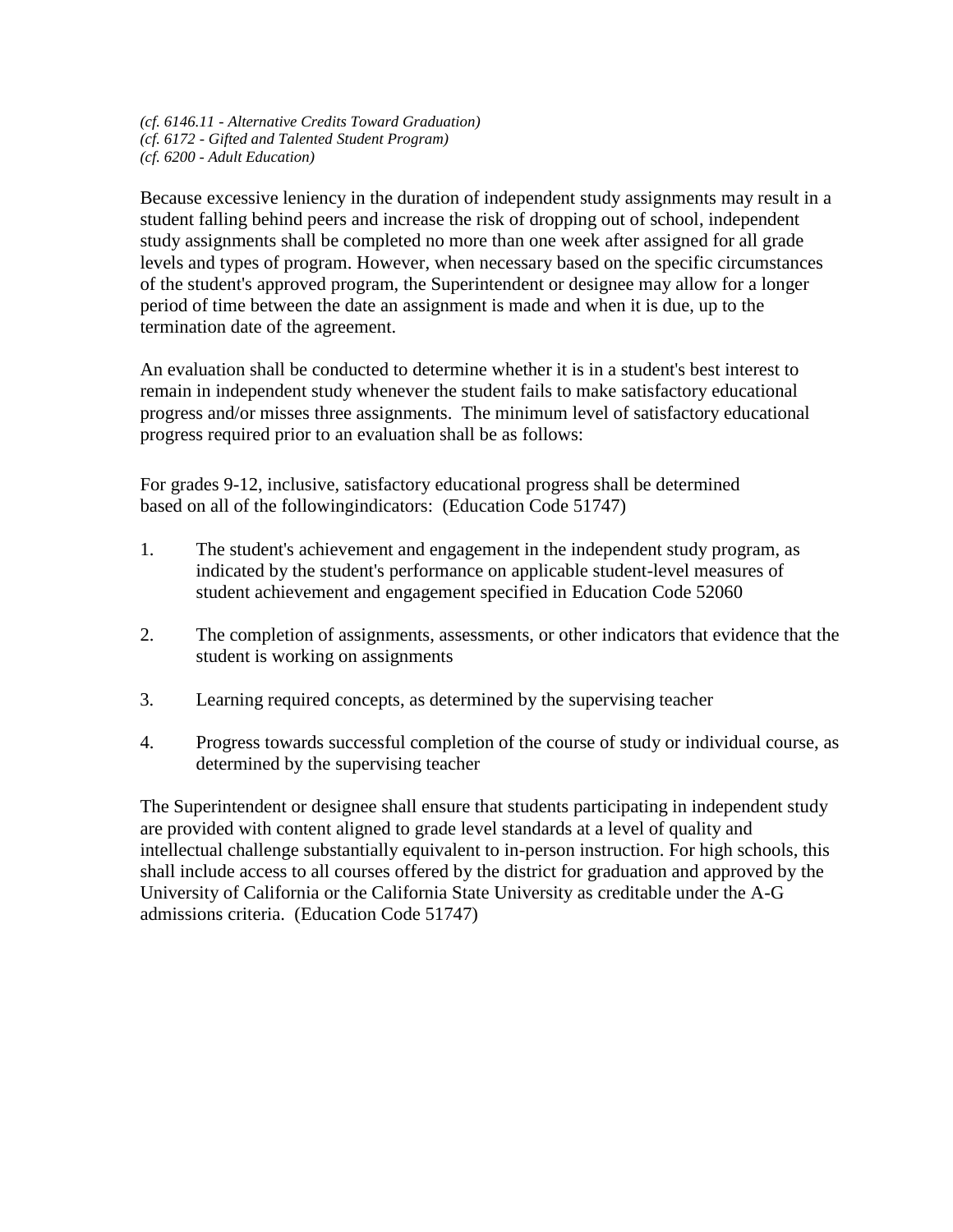The Superintendent or designee shall ensure that students participating in independent study for 15 school days or more receive the following throughout the school year: (Education Code 51747) for students in grades 9-12, opportunities for at least weekly synchronous instruction

The Superintendent or designee shall ensure that procedures for tiered reengagement strategies are used for all students who are not generating attendance for more than three school days or 60 percent of the instructional days in a school week, or who are in violation of their written agreement. This requirement only applies to students participating in an independent study program for 15 school days or more. The procedures shall include, but are not necessarily limited to, all of the following: (Education Code 51747)

- 1. Verification of current contact information for each enrolled student
- 2. Notification to parents/guardians of lack of participation within one school day of the absence or lack of participation
- 3. A plan for outreach from the school to determine student needs, including connection with health and social services as necessary
- 4. A clear standard for requiring a student-parent-educator conference to review a student's written agreement and reconsider the independent study program's impact on the student's achievement and well-being

The Superintendent or designee shall develop a plan to transition students whose families wish to return to in-person instruction from independent study expeditiously, and, in no case later, than five instructional days. This requirement only applies to students participating in an independent study program for 15 school days or more. (Education Code 51747)

The Superintendent or designee shall ensure that a written master agreement exists for each participating student as prescribed by law. (Education Code 51747, 51749.5)

The district shall provide written notice to the parents/guardians of all enrolled students of the option to enroll their child in in-person instruction or independent study during the 2021- 22 school year. This notice shall be posted on the district's web site, and shall include, at a minimum, information about the right to request a student-parent-educator conference before enrollment, student rights regarding procedures for enrolling, disenrolling, and reenrolling in independent study, and the instructional time, including synchronous and asynchronous learning, that a student will have access to as part of independent study. (Education Code 51747)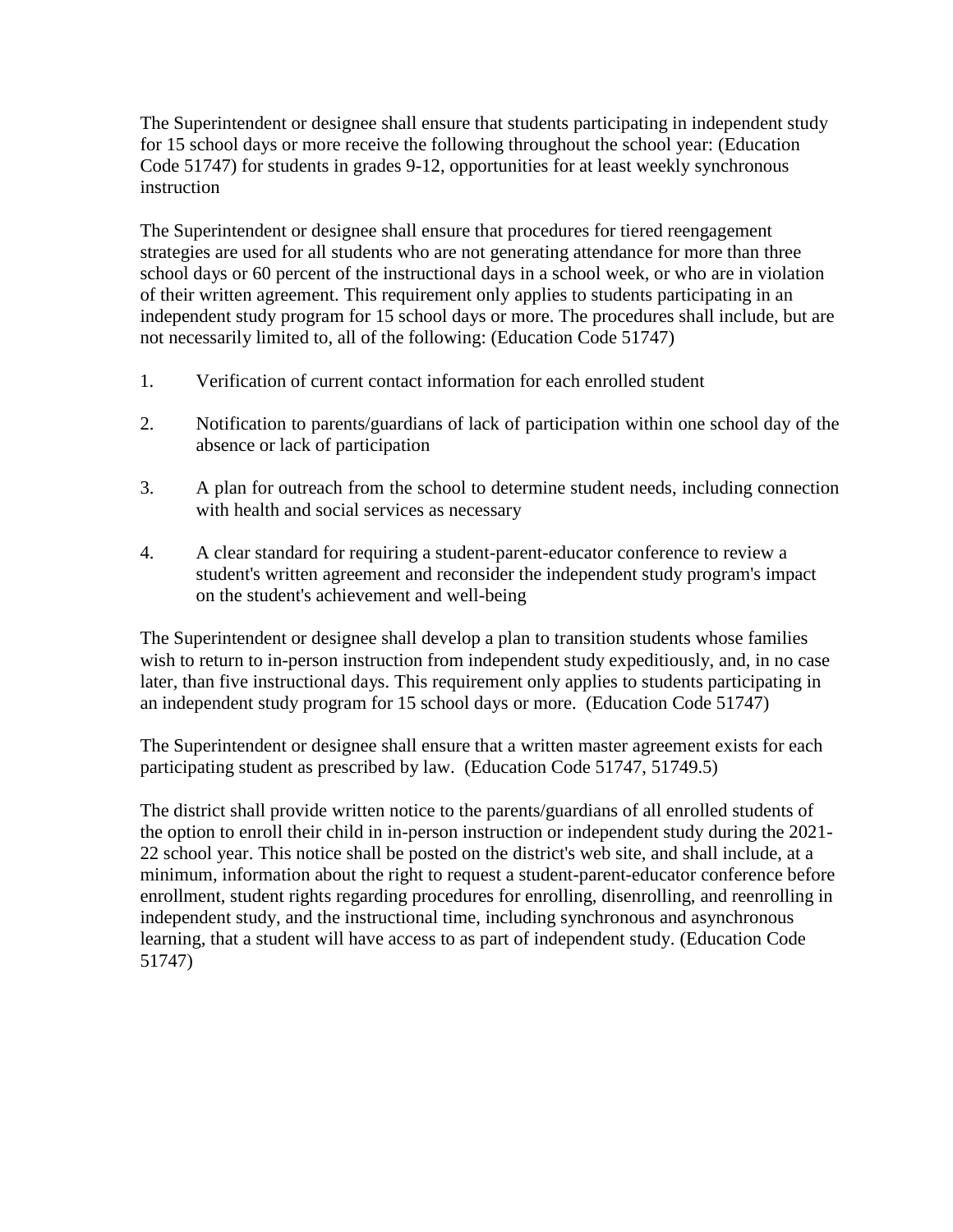Upon the request of the parent/guardian of a student, before making a decision about enrolling or disenrolling in independent study and entering into a written agreement to do so, the district shall conduct a telephone, videoconference, or in-person student-parent-educator conference or other meeting during which the student, parent/guardian, or their advocate may ask questions about the educational options, including which curriculum offerings and nonacademic supports will be available to the student in independent study. (Education Code 51747)

# **Master Agreement**

For the 2021-22 school year only, the district shall obtain a signed written agreement for independent study no later than 30 days after the first day of instruction.

A written agreement shall be developed and implemented for each student participating in independent study for three or more consecutive school days. (Education Code 46300, 51747; 5 CCR 11703)

The agreement shall include general student data, including the student's name, address, grade level, birth date, school of enrollment, and program placement.

The independent study agreement for each participating student also shall include, but are not limited to, all of the following: (Education Code 51747; 5 CCR 11700, 11702)

- 1. The frequency, time, place and manner for submitting the student's assignments, reporting the student's academic progress, and communicating with a student's parent/guardian regarding the student's academic progress
- 2. The objectives and methods of study for the student's work and the methods used to evaluate that work
- 3. The specific resources that will be made available to the student, including materials and personnel, and access to Internet connectivity and devices adequate to participate in the educational program and complete assigned work
- 4. A statement of the Board's policy detailing the maximum length of time allowed between an assignment and its completion, the level of satisfactory educational progress, and the number of missed assignments which will trigger an evaluation of whether the student should be allowed to continue in independent study
- 5. The duration of the independent study agreement, including the beginning and ending dates for the student's participation in independent study under the agreement, with a maximum of one school year
- 6. A statement of the number of course credits or, for the elementary grades, other measures of academic accomplishment appropriate to the agreement, to be earned by the student upon completion
- 7. A statement detailing the academic and other supports that will be provided to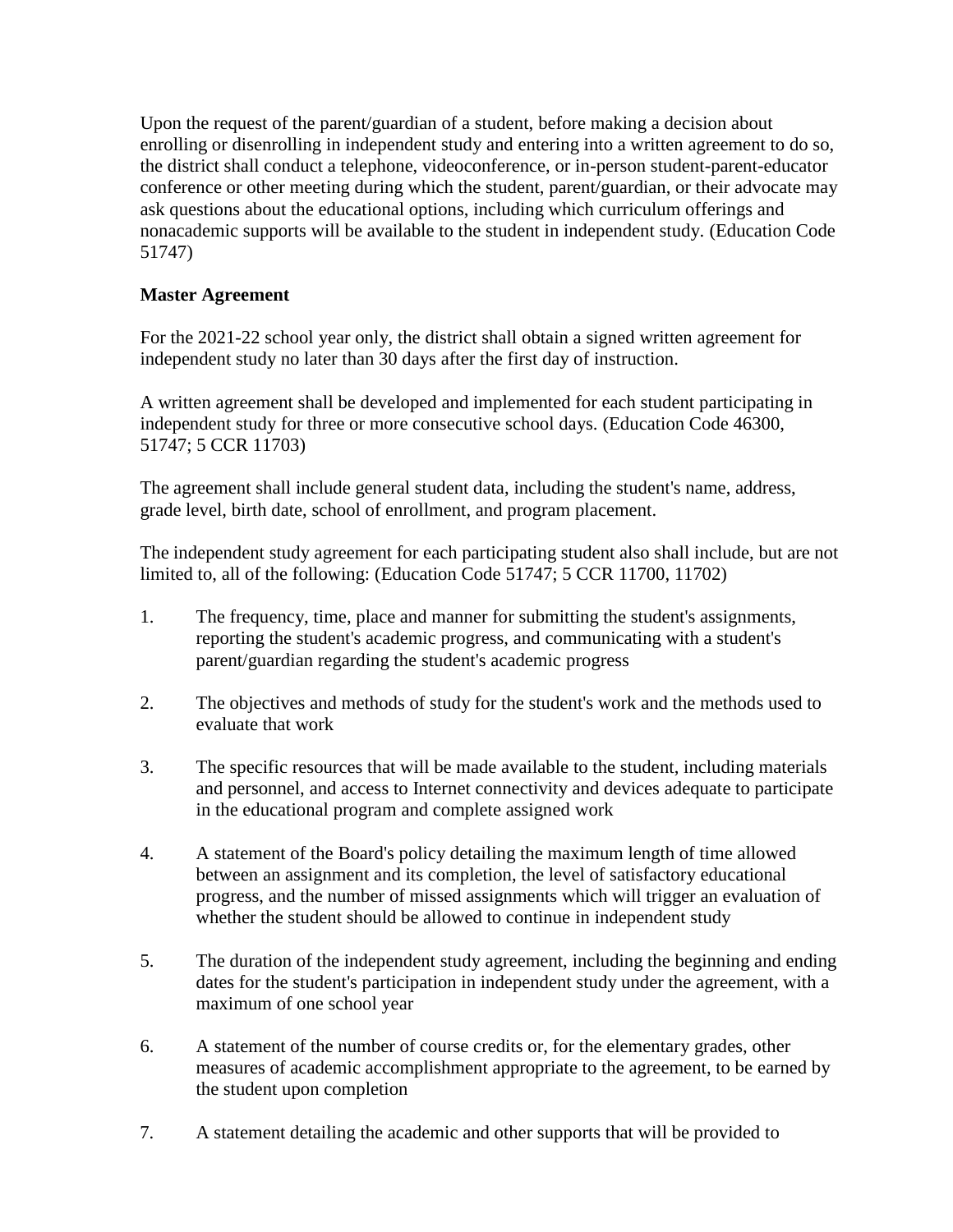address the needs of students who are not performing at grade level, or need support in other areas, such as English learners, students with disabilities with an individualized education program or a Section 504 plan in order to be consistent with their program or plan, students in foster care or experiencing homelessness, and students requiring mental health supports.

- 8. A statement that independent study is an optional educational alternative in which no student may be required to participate
- 9. In the case of a suspended or expelled student who is referred or assigned to any school, class, or program pursuant to Education Code 48915 or 48917, a statement that instruction may be provided through independent study only if the student is offered the alternative of classroom instruction

### *(cf. 5144.1 - Suspension and Expulsion/Due Process)*

10. Before the commencement of independent study, the agreement shall be signed and dated by the student, the student's parent/guardian or caregiver if the student is under age 18 years, the certificated employee responsible for the general supervision of independent study, and all persons who have direct responsibility for providing assistance to the student**.**

However, for the 2021-22 school year, the district shall obtain a signed written agreement for independent study from the student, or the student's parent/ guardian if the student is less than 18 years of age, the certificated employee who has been designated as having responsibility for the general supervision of independent study, and all persons who have direct responsibility for providing assistance to the pupil, no later than 30 days after the first day of instruction.

Written agreements may be signed using an electronic signature that complies with state and federal standards, as determined by the California Department of Education (CDE). (Education Code 51747)

The parent/guardian's signature on the agreement shall constitute permission for the student to receive instruction through independent study.

### **Independent Study**

The district's independent study for students in grades 9-12 shall be subject to the following requirements: (Education Code 51749.5)

- 1. A signed learning agreement shall be completed and on file for each participating student pursuant to Education Code 51749.6
- 2. Courses shall be taught under the general supervision of certificated employees who hold the appropriate subject matter credential and are employed by the district or by another district, charter school, or county office of education with which the district has a memorandum of understanding to provide the instruction.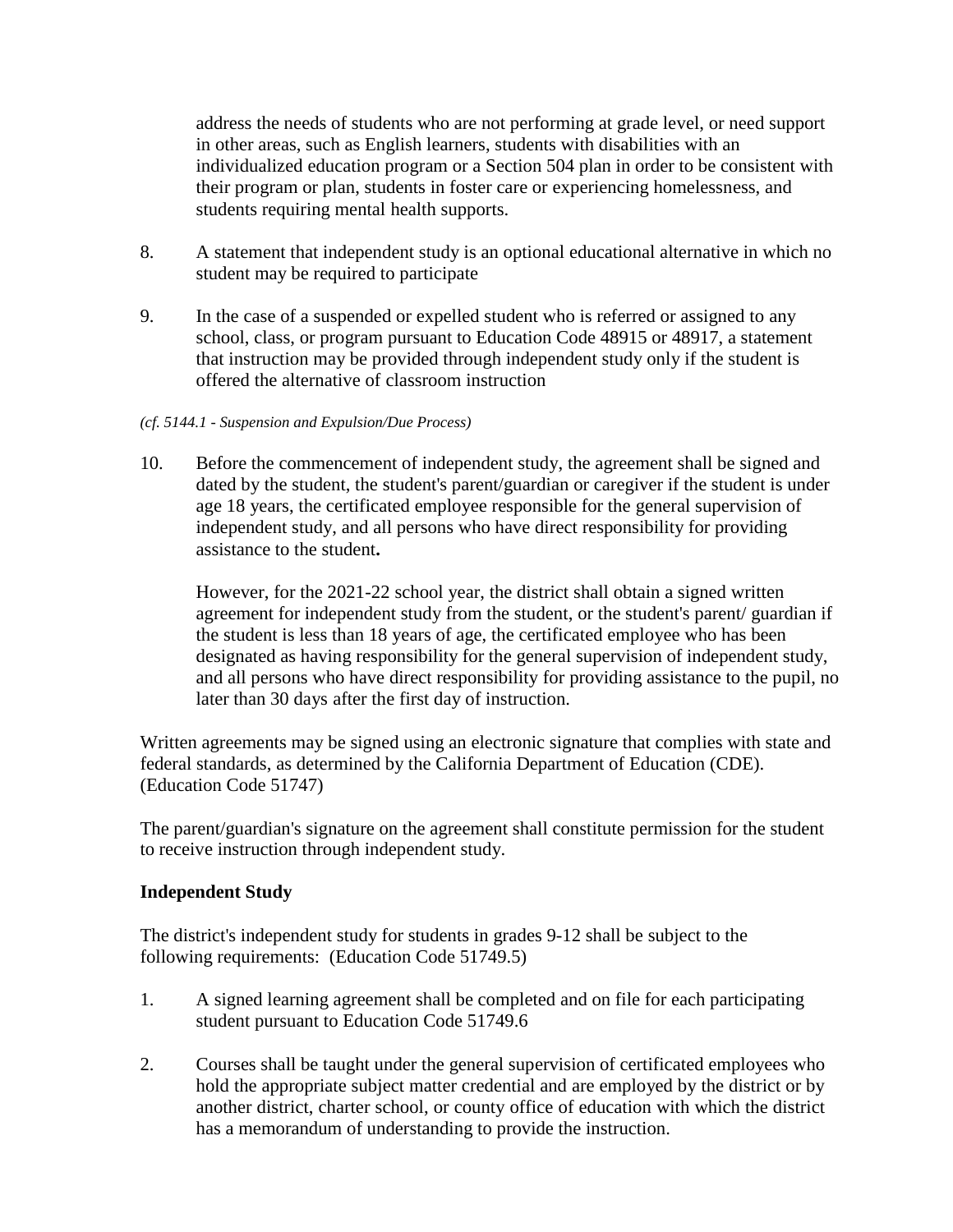#### *(cf. 4112.2 - Certification)*

- 3. Courses shall be annually certified by Board resolution to be of the same rigor and educational quality and to provide intellectual challenge that is substantially equivalent to in-person, classroom-based instruction, and shall be aligned to all relevant local and state content standards. For high schools, this shall include access to all courses offered by the district for graduation and approved by the University of California or the California State University as creditable under the A-G admissions criteria. The certification shall, at a minimum, include the duration, number of equivalent daily instructional minutes for each school day that student is enrolled, number of equivalent total instructional minutes, and number of course credits for each course, consistent with that of equivalent classroom courses. The certification shall also include plans to provide opportunities for students in grades 9-12 to receive at least weekly synchronous instruction.
- 4. Students enrolled in independent study courses shall meet the applicable age requirements established pursuant to Education Code 46300.1**,** 46300.4, 47612, and 47612.1, and the applicable residency and enrollment requirements established pursuant to Education Code 46300.2, 47612, 48204, and 51747.3.
- 5. For each student participating in an independent study course, satisfactory educational progress shall be determined based on the student's achievement and engagement in the independent study program, as indicated by their performance on applicable student-level measures of student achievement and student engagement set forth in Education Code 52060, completion of assignments, assessments, or other indicators that evidence that the student is working on assignments, learning of required concepts, as determined by the supervising teacher, and progress toward successful completion of the course of study or individual course, as determined by the supervising teacher.

If satisfactory educational progress in an independent study class is not being made, the teacher shall notify the student and, if the student is under age 18 years, the student's parent/guardian. The teacher shall conduct an evaluation to determine whether it is in the student's best interest to remain in the course or whether the student should be referred to an alternative program, which may include, but is not limited to, a regular school program. A written record of the evaluation findings shall be a mandatory interim student record maintained for three years from the date of the evaluation. If the student transfers to another California public school, the record shall be forwarded to that school.

Procedures for tiered reengagement strategies shall be used for all students who are not making satisfactory educational progress in one or more courses or who are in violation of the written learning agreement, as described in the section Agreement for Independent Study below. These procedures shall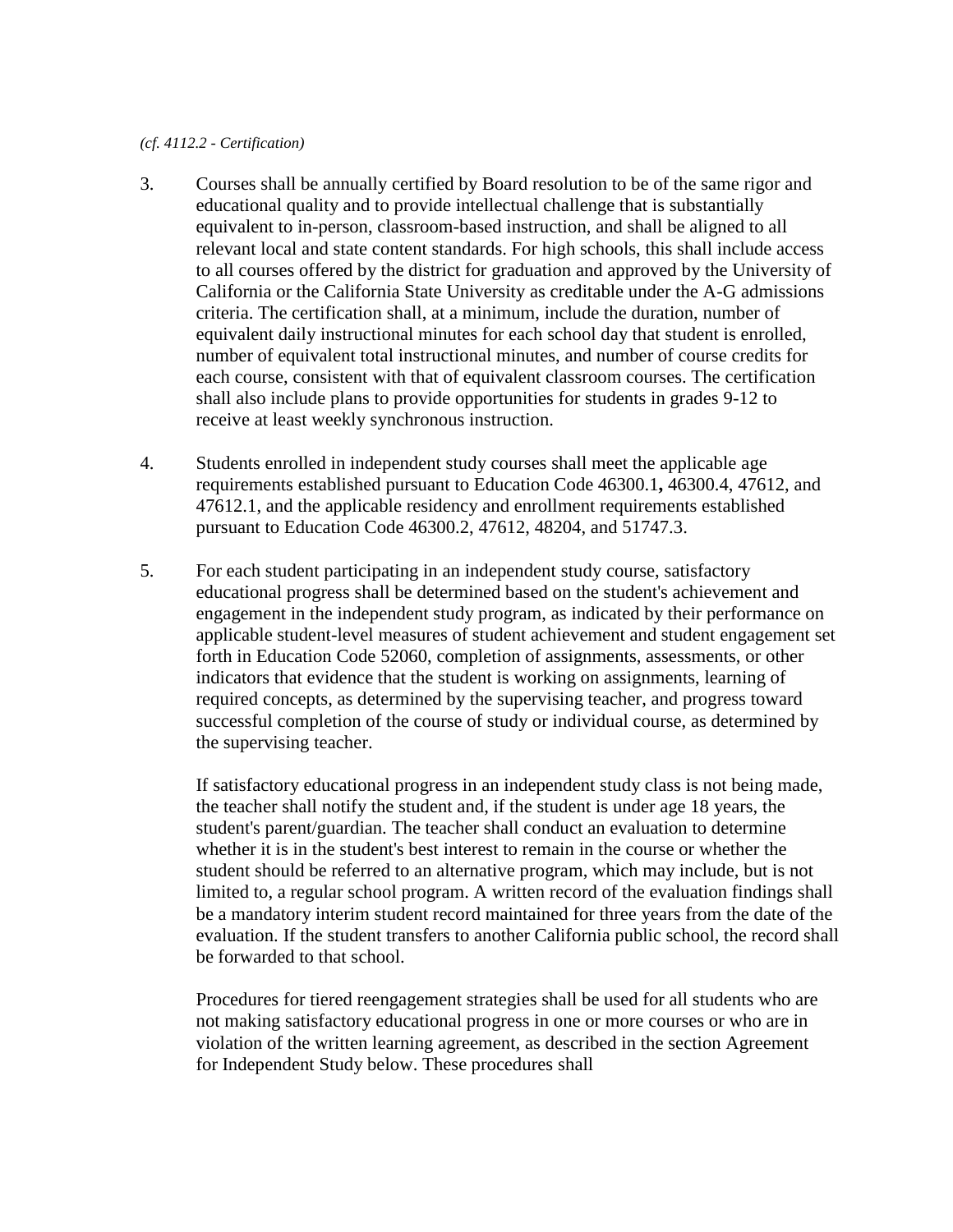include, but are not necessarily limited to, the verification of current contact information for each enrolled student, notification to parents/guardians of lack of participation within one school day of the absence or lack of participation, a plan for outreach from the school to determine student needs, including connection with health and social services as necessary, and a clear standard for requiring a studentparent-educator conference to review a student's written agreement and reconsider the independent study program's impact on the student's achievement and well-being.

- *(cf. 5125 - Student Records)*
- 6. Examinations shall be administered by a proctor.
- 7. Statewide testing results shall be reported and assigned to the school at which the student is enrolled and shall be included in the aggregate results of the district. Test results also shall be disaggregated for purposes of comparisons with the test results of students enrolled in classroom-based courses.

### *(cf. 6162.51 - State Academic Achievement Tests)*

- 8. A student shall not be required to enroll in independent study.
- 9. The student-teacher ratio in the courses in this program shall meet the requirements of Education Code 51745.6.
- 10. For each student, the combined equivalent daily instructional minutes for courses in this program and all other courses shall meet applicable minimum instructional day requirements, and the student shall be offered the minimum annual total equivalent instructional minutes pursuant to Education Code 46200-46208.

*(cf. 6111 - School Calendar) (cf. 6112 - School Day)*

- 11. Courses required for high school graduation or for admission to the University of California or California State University shall not be offered exclusively through independent study.
- 12. A student participating in this program shall not be assessed a fee that is prohibited by Education Code 49011.

*(cf. 3260 - Fees and Charges)*

- 13. A student shall not be prohibited from participating in independent study solely on the basis that the student does not have the materials, equipment, or access to Internet connectivity necessary to participate in the course.
- 14. A student with disabilities, as defined in Education Code 56026, shall not participate in independent study, unless the student's individualized education program specifically provides for that participation.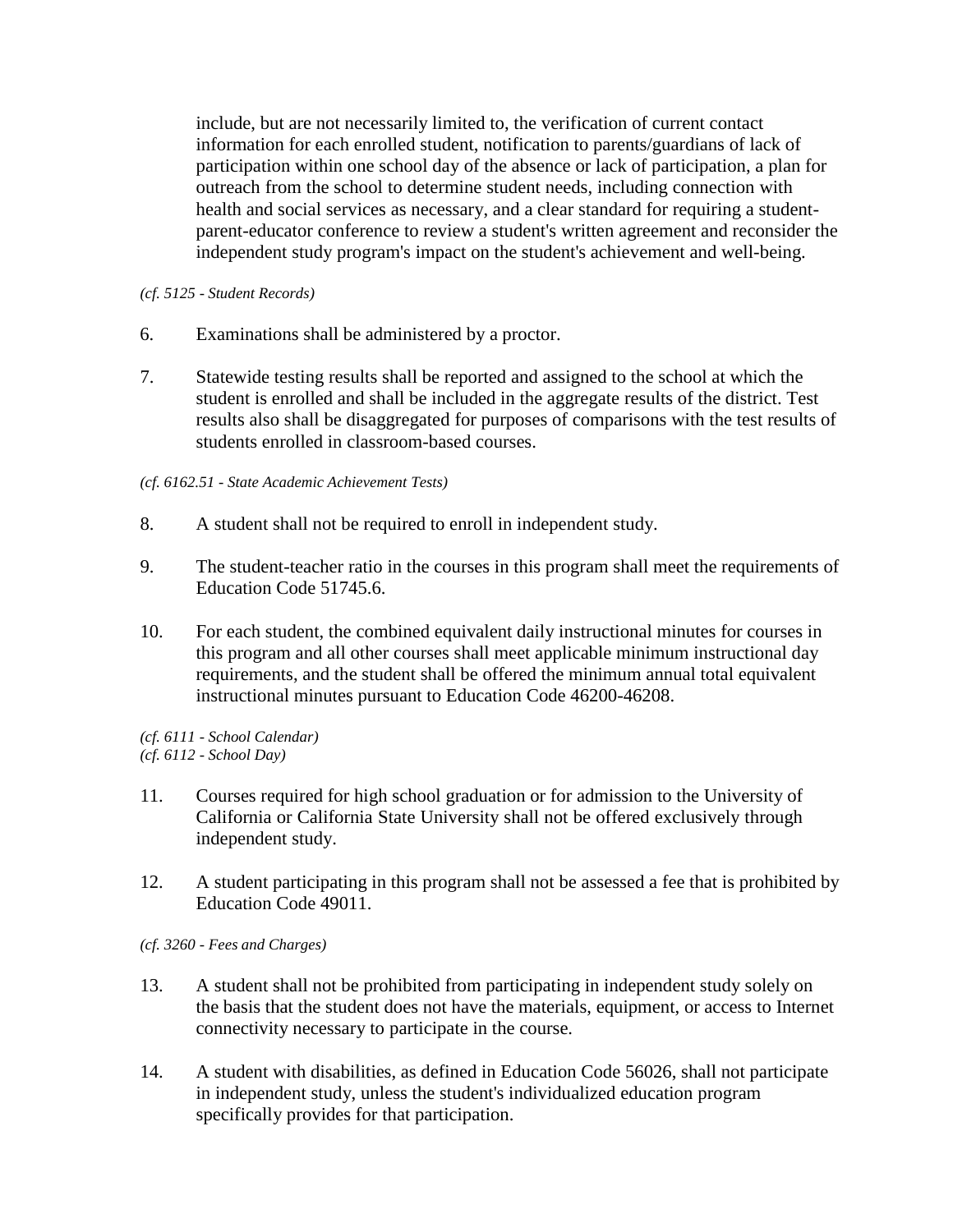- 15. A temporarily disabled student shall not receive individual instruction pursuant to Education Code 48206.3 through independent study.
- 16. The district shall maintain a plan to transition any student whose family wishes to return to in-person instruction from independent study expeditiously,and, in no case, later than five instructional days.

## **Learning Agreement for Independent Study**

Before enrolling a student in Independent Study, the Superintendent or designeeshall provide the student and, if the student is under age 18 years, the student's parent/guardian with a written learning agreement that includes all of the following: (Education Code 51745)

- 1. A summary of the district's policies and procedures related to independent study pursuant to Education Code 51745
- 2. The duration of the enrolled course(s) and the number of course credits for each enrolled course, consistent with the Board certifications made pursuant to item #2 above
- 3. The duration of the learning agreement, which shall not exceed a school year or span multiple school years
- 4. The learning objectives and expectations for each course, including, but not limited to, a description of how satisfactory educational progress is measured and when a student evaluation is required to determine whether the student should remain in the course or be referred to an alternative program, which may include, but is not limited to, a regular school program
- 5. The specific resources that will be made available to the student, including materials and personnel, and access to Internet connectivity and devices adequate to participate in the educational program and complete assigned work
- 6. A statement detailing the academic and other supports that will be provided to address the needs of students who are not performing at grade level, or need support in other areas, such as English learners, students with disabilities with an individualized education program or a Section 504 plan in order to be consistent with their program or plan, students in foster care or experiencing homelessness, and students requiring mental health supports.
- 7. A statement that enrollment is an optional educational alternative in which no student may be required to participate. In the case of a student who is suspended or expelled, or who is referred or assigned to any school, class, or program pursuant to Education Code 48915 or 48917, the agreement also shall include the statement that instruction may be provided to the student through independent study only if the student is offered the alternative of classroom instruction.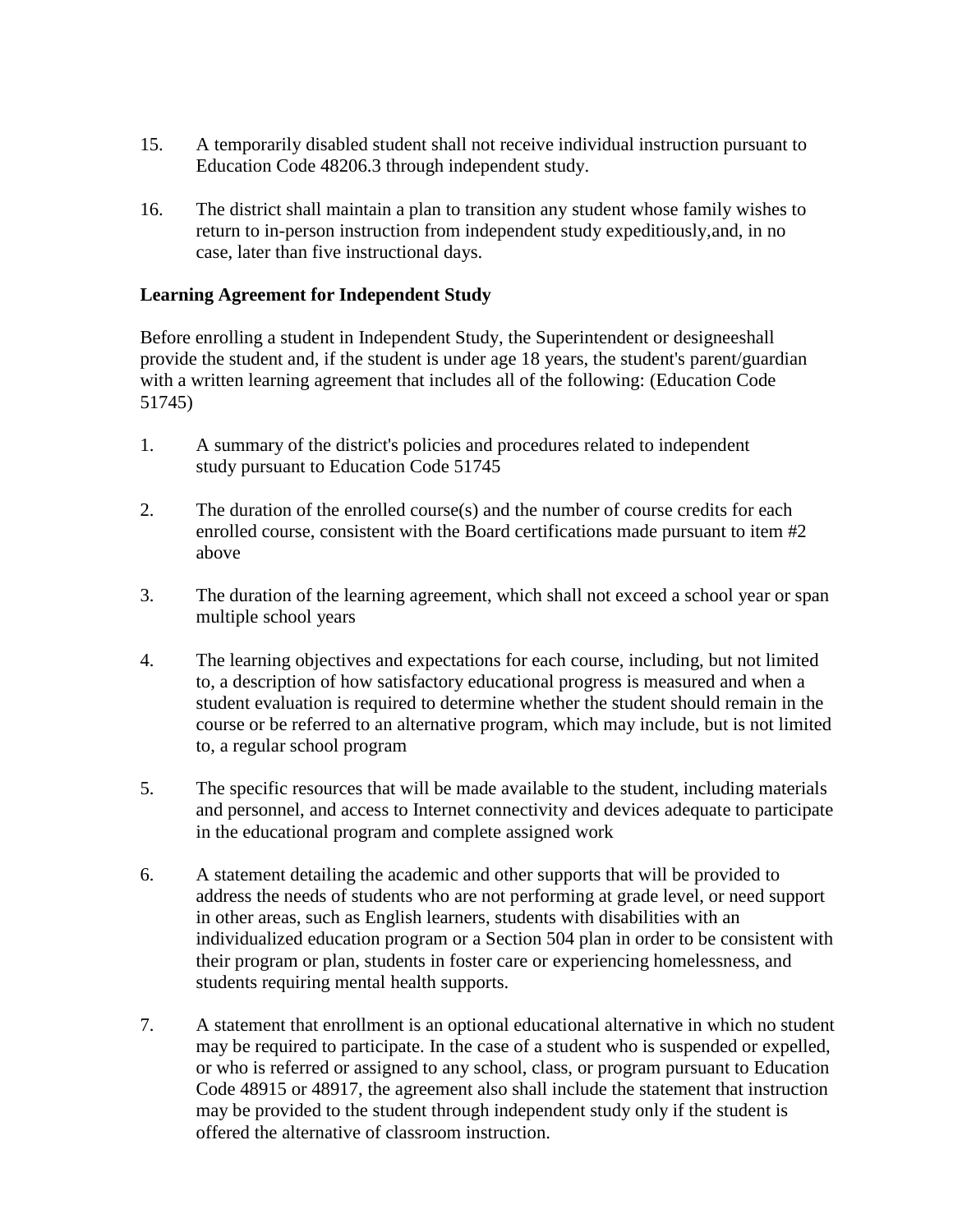- 8. The manner, time, frequency, and place for submitting a student's assignments, for reporting the student's academic progress, and for communicating with a student's parent/guardian regarding a student's academic progress.
- 9. The objectives and methods of study for the student's work, and the methods used to evaluate that work.
- 10. A statement of the adopted policies regarding the maximum length of time allowed between the assignment and the completion of a student's assigned work, the level of satisfactory educational progress, and the number of missed assignments allowed before an evaluation of whether the student should be allowed to continue in independent study.
- 11. A statement of the number of course credits or other measures of academic accomplishment appropriate to the learning agreement, to beearned by the student upon completion.
- 12. Before the commencement of an independent study course, the learning agreement shall be signed and dated by the student, the student's parent/guardian or caregiver, if the student is less than 18 years of age, the certificated employee who has been designated as having responsibility for the general supervision of the independent study course, and all persons who have direct responsibility for providing assistance to the student. For purposes of this paragraph "caregiver" means a person who has met the requirements of Family Code 6550-6552.

However, for the 2021-22 school year only, the district shall obtain a signed written agreement for independent study from the student, or the student's parent/guardian if the student is less than 18 years of age, the certificated employee who has been designated as having responsibility for the general supervision of the independent study course, and all persons who have direct responsibility for providing assistance to the pupil no later than 30 days after the first day of instruction.

Written agreements may be signed using an electronic signature that complies with state and federal standards, as determined by the CDE. (Education Code 51749.6)

The student's or parent/guardian's signature shall constitute permission for the student to receive instruction through independent study. (Education Code 51749.6)

The Superintendent or designee shall retain a physical or electronic copy of the signed learning agreement for at least three years and as appropriate for auditing purposes. (Education Code 51749.6)

### **Student-Parent-Educator Conferences**

A student-parent-educator conference shall be held as appropriate including, but not limited to, as a reengagement strategy and/or if requested by a parent/guardian prior to enrollment or disenrollment from independent study so as to determine if it is in the student's best interest to remain in Independent Study.

(Education Code 51745.5, 51747, 51749.5)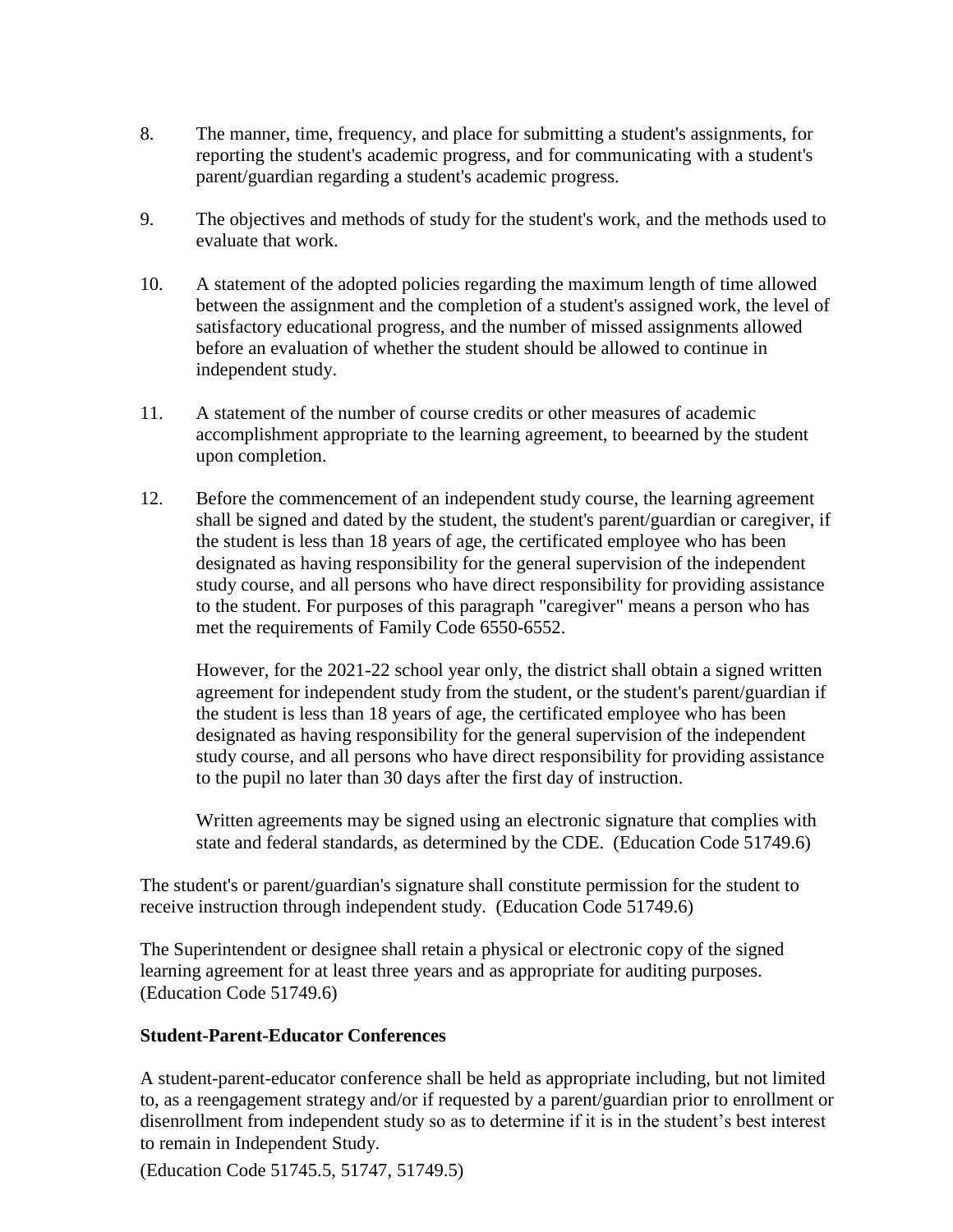### **Records for Audit Purposes**

The Superintendent or designee shall ensure that records are maintained for audit purposes. These records shall include, but not be limited to: (Education Code 51748; 5 CCR 11703)

- 1. A copy of the Board policy, administrative regulation, and other procedures related to independent study
- 2. A listing of the students, by grade level, program, and school, who have participated in independent study, and the course credits attempted by and awarded to students in grades 9-12 and adult education
- 3. A file of all agreements, with representative samples of each student's work products bearing the supervising teacher's notations indicating that the teacher has personally evaluated the work or personally reviewed the evaluations made by another certificated teacher
- 4. As appropriate to the program in which the students are participating, records will be maintained on a current basis as time values of student work products judged by a certificated teacher, and reviewed by the supervising teacher if they are two differentpersons
- 5. Appropriate documentation of compliance with the teacher-student ratios required by Education Code 51745.6 and 51749.5 (Education Code 51745.6 and 51749.5)
- 6. Appropriate documentation of compliance with the requirements pursuant to Education Code 51747.5 to ensure the coordination, evaluation, and supervision of the independent study of each student by a district employee who possesses a valid certification document pursuant to Education Code 44865 or an emergency credential pursuant to Education Code 44300 (Education Code 51747.5)

The district shall document each student's participation in live interaction and synchronous instruction pursuant to Education Code 51747 on each school day, as applicable, in whole or in part, for which independent study is provided. A student who does not participate in independent study on a school day shall be documented as non-participatory for that school day. (Education Code 51747.5)

The Superintendent or designee also shall maintain a written or computer-based record such as a grade book or summary document of student engagement, for each class, of all grades**,** assignments, and assessments for each student for independent study assignments. (Education Code 51747.5)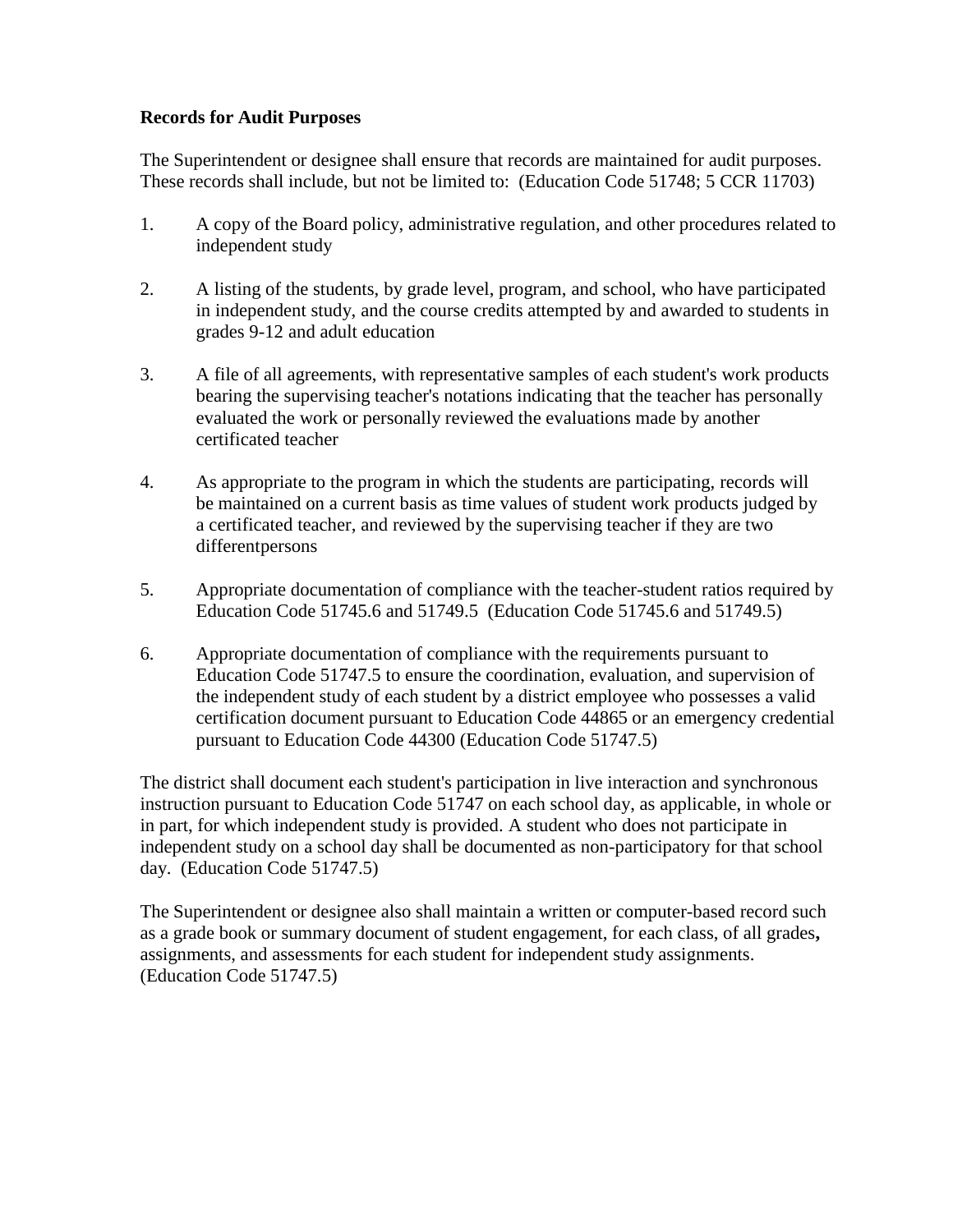*(cf. 3580 - District Records)*

The signed, dated agreement, any supplemental agreement, assignment records, work samples, and attendance records may be maintained on file electronically. (Education Code 51747)

### **Program Evaluation**

The Superintendent or designee shall annually report to the Board the number of district students participating in independent study, the average daily attendance generated for apportionment purposes, student performance as measured by standard indicators and in comparison to students in classroom-based instruction, and the number and proportion of independent study students who graduate or successfully complete independent study. Based on the program evaluation, the Board and Superintendent shall determine areas for program improvement as needed.

*(cf. 0500 - Accountability) (cf. 5121 - Grades/Evaluation of Student Achievement) (cf. 6162.5 - Student Assessment)*

*Legal Reference:*

*EDUCATION CODE 17289 Exemption for facilities 41020 Audit guidelines 41976.2 Independent study programs; adult education funding 42238 Revenue limits 42238.05 Local control funding formula; average daily attendance 44865 Qualifications for home teachers and teachers in special classes and schools 46200-46208 Instructional day and year 46300-46307.1 Methods of computing average daily attendance 46390-46393 Emergency average daily attendance 46600 Interdistrict attendance computation 47612-47612.1 Charter school operation 47612.5 Independent study in charter schools 48204 Residency 48206.3 Home or hospital instruction; students with temporary disabilities 48220 Classes of children exempted 48340 Improvement of pupil attendance 48915 Expulsion; particular circumstances 48916.1 Educational program requirements for expelled students 48917 Suspension of expulsion order 49011 Student fees 51225.3 Requirements for high school graduation 51745-51749.6 Independent study programs 52060 Local control and accountability plan 52522 Adult education alternative instructional delivery 52523 Adult education as supplement to high school curriculum; criteria 56026 Individuals with exceptional needs 58500-58512 Alternative schools and programs of choice FAMILY CODE 6550-6552 Authorization affidavits CODE OF REGULATIONS, TITLE 5 11700-11703 Independent study UNITED STATES CODE, TITLE 20*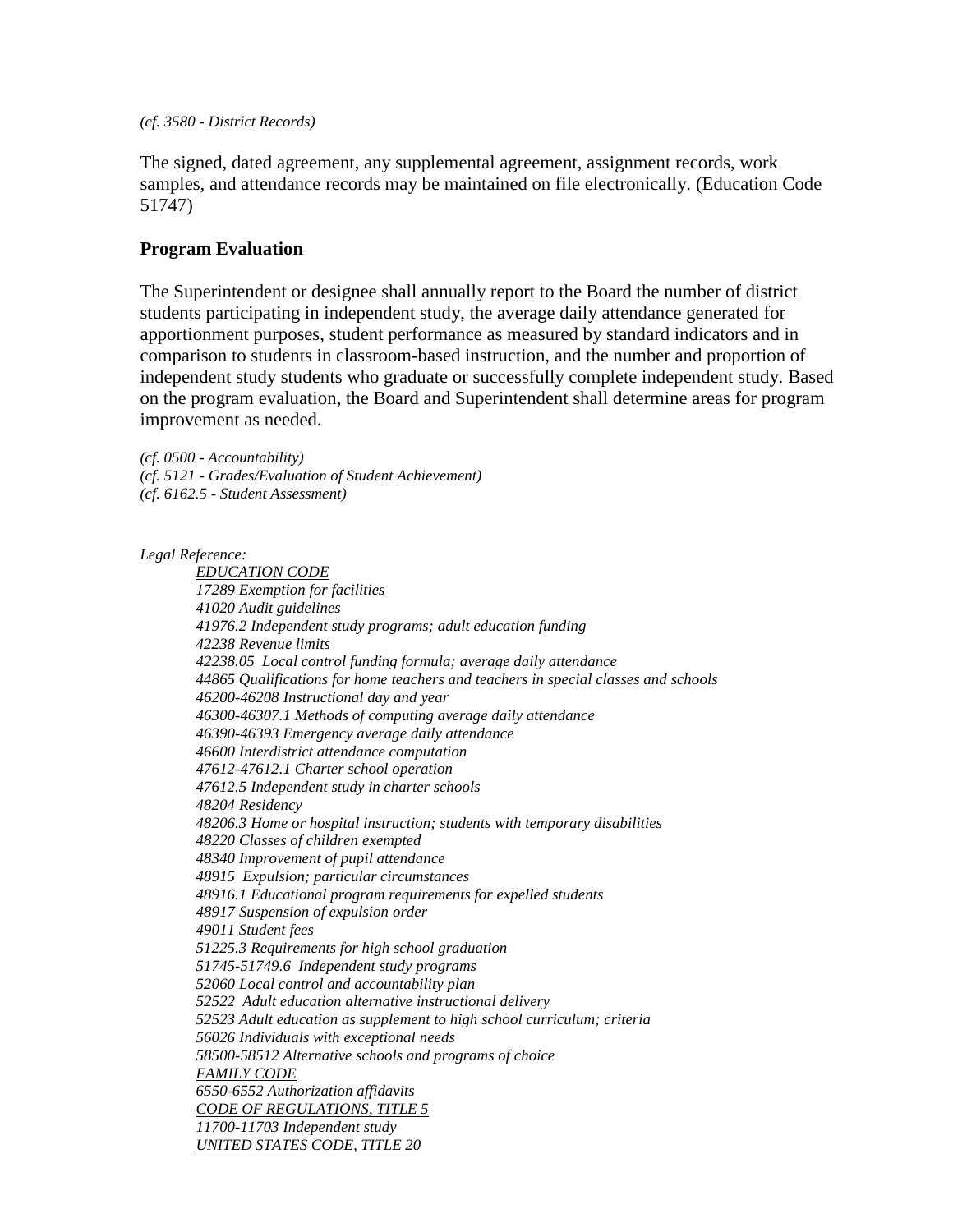*6301 Highly qualified teachers 6311 State plans COURT DECISIONS Modesto City Schools v. Education Audits Appeal Panel, (2004) 123 Cal.App.4th 1365*

*Management Resources:*

*CALIFORNIA DEPARTMENT OF EDUCATION PUBLICATIONS Elements of Exemplary Independent Study California Digital Learning Integration and Standards Guidance, April 2021 EDUCATION AUDIT APPEALS PANEL PUBLICATIONS Guide for Annual Audits of K-12 Local Education Agencies and State Compliance Reporting WEB SITES California Consortium for Independent Study: [http://www.ccis.org](http://www.ccis.org/) California Department of Education, Independent Study: <http://www.cde.ca.gov/sp/eo/is> Education Audit Appeals Panel: [http://www.eaap.ca.gov](http://www.eaap.ca.gov/)*

Policy CSBA MANUAL MAINTENANCE SERVICE adopted: July 2021

OUHSD Board adopted: August 11, 2021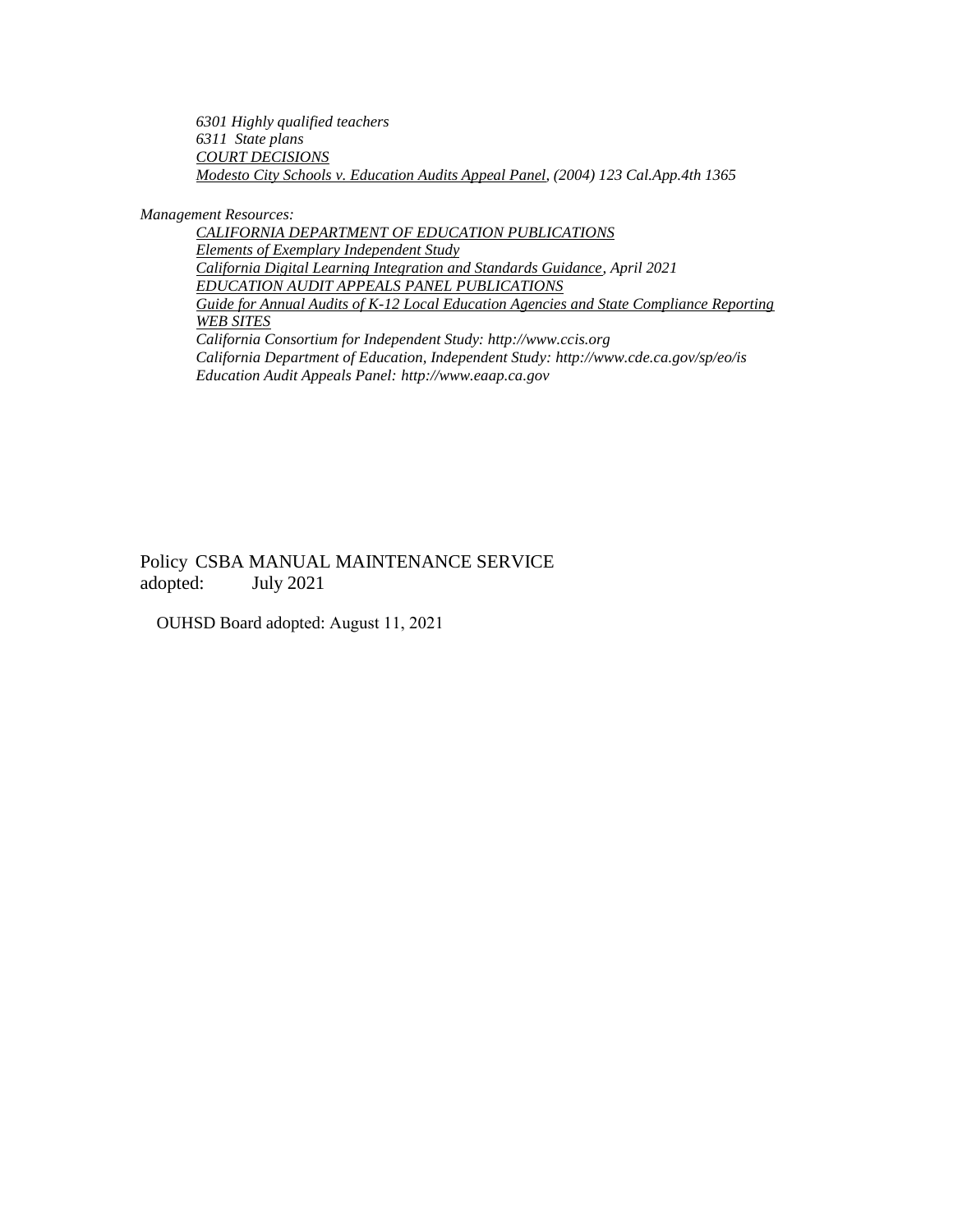### **Instruction** AR 6158

## **INDEPENDENT STUDY**

### **Definitions**

*Live interaction* means interaction between the student and classified or certificated staff, and may include peers, provided for the purpose of maintaining school connectedness, including, but not limited to, wellness checks, progress monitoring, provision of services, and instruction. This interaction may take place in person, or in the form of Internet or telephonic communication. (Education Code 51745.5)

*Student-parent-educator conference* means a meeting involving, at a minimum, all parties who signed the student's written independent study agreement pursuant to Education Code 51747 or the written learning agreement pursuant to Education Code 51749.6. (Education Code 51745.5)

*Synchronous instruction* means classroom-style instruction or designated small group or oneon-one instruction delivered in person, or in the form of Internet or telephonic communications, and involving live two-way communication between the teacher and student. Synchronous instruction shall be provided by the teacher of record for that student pursuant to Education Code 51747.5. (Education Code 51745.5)

### **Educational Opportunities**

For the 2021-22 school year, the district shall offer independent study to meet the educational needs of students as specified in Education Code 51745 unless the district has obtained a waiver. (Education Code 51745)

Educational opportunities offered through independent study may include, but are not limited to: (Education Code 51745)

1. Special assignments extending the content of regular courses of instruction

*(cf. 6143 - Courses of Study)*

- 2. Individualized study in a particular area of interest or in a subject not currently available in the regular school curriculum
- 3. Individualized alternative education designed to teach the knowledge and skills of the core curriculum, but not provided as an alternative curriculum
- 4. Continuing and special study during travel
- *(cf. 5112.3 - Student Leave of Absence)*
- 5. Volunteer community service activities and leadership opportunities that support and strengthen student achievement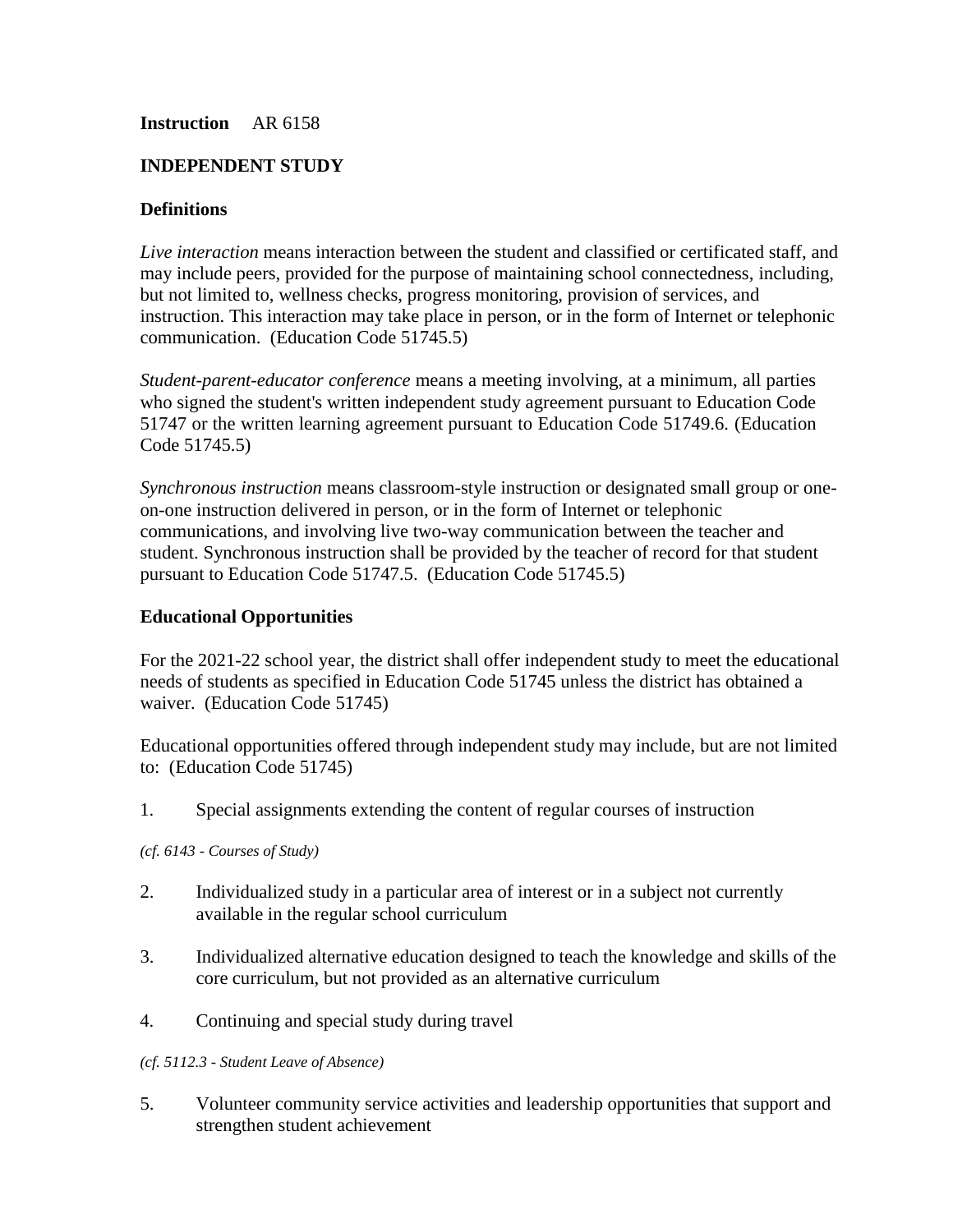6. Individualized study for a student whose health, as determined by the student's parent/guardian, would be put at risk by in-person instruction

*(cf. 0420.4 - Charter School Authorization) (cf. 6142.4 - Service Learning/Community Service Classes) (cf. 6181 - Alternative Schools/Programs of Choice)*

In addition, when requested by a parent/guardian due to an emergency or illness, independent study may be used on a short-term basis to ensure that the student is able to maintain academic progress in the student's regular classes.

*(cf. 5113 - Absences and Excuses)*

No course required for high school graduation shall be offered exclusively through independent study. (Education Code 51745)

*(cf. 6146.1 - High School Graduation Requirements)*

# **Equivalency**

The district's independent study option shall be substantially equivalent in quality and quantity to classroom instruction to enable participating students to complete the district's adopted course of study within the customary timeframe. Students in independent study shall have access to the same services and resources that are available to other students in the school and shall have equal rights and privileges. (5 CCR 11700, 11701.5)

*(cf. 0410 - Nondiscrimination in District Programs and Activities)*

Students participating in independent study shall have access to Internet connectivity and devices adequate to participate in the educational program and complete assigned work. (Education Code 51747)

The district shall not provide independent study students and their parents/guardians with funds or items of value that are not provided for other students and their parents/guardians. Providing access to Internet connectivity and local educational agency-owned devices adequate to participate in an independent study program and complete assigned work consistent with Education Code 51747, or to participate in an independent study course, as authorized by Education Code 51749.5, shall not be considered funds or other things of value. (Education Code 46300.6, 51747.3)

## **Eligibility for Independent Study**

Students are eligible for independent study as authorized in law, and as specified in board policy and administrative regulation.

For the 2022-23 school year and thereafter, the Superintendent or designee may approve the participation of a student who demonstrates the motivation, commitment, organizational skills, and academic skills necessary to work independently provided that experienced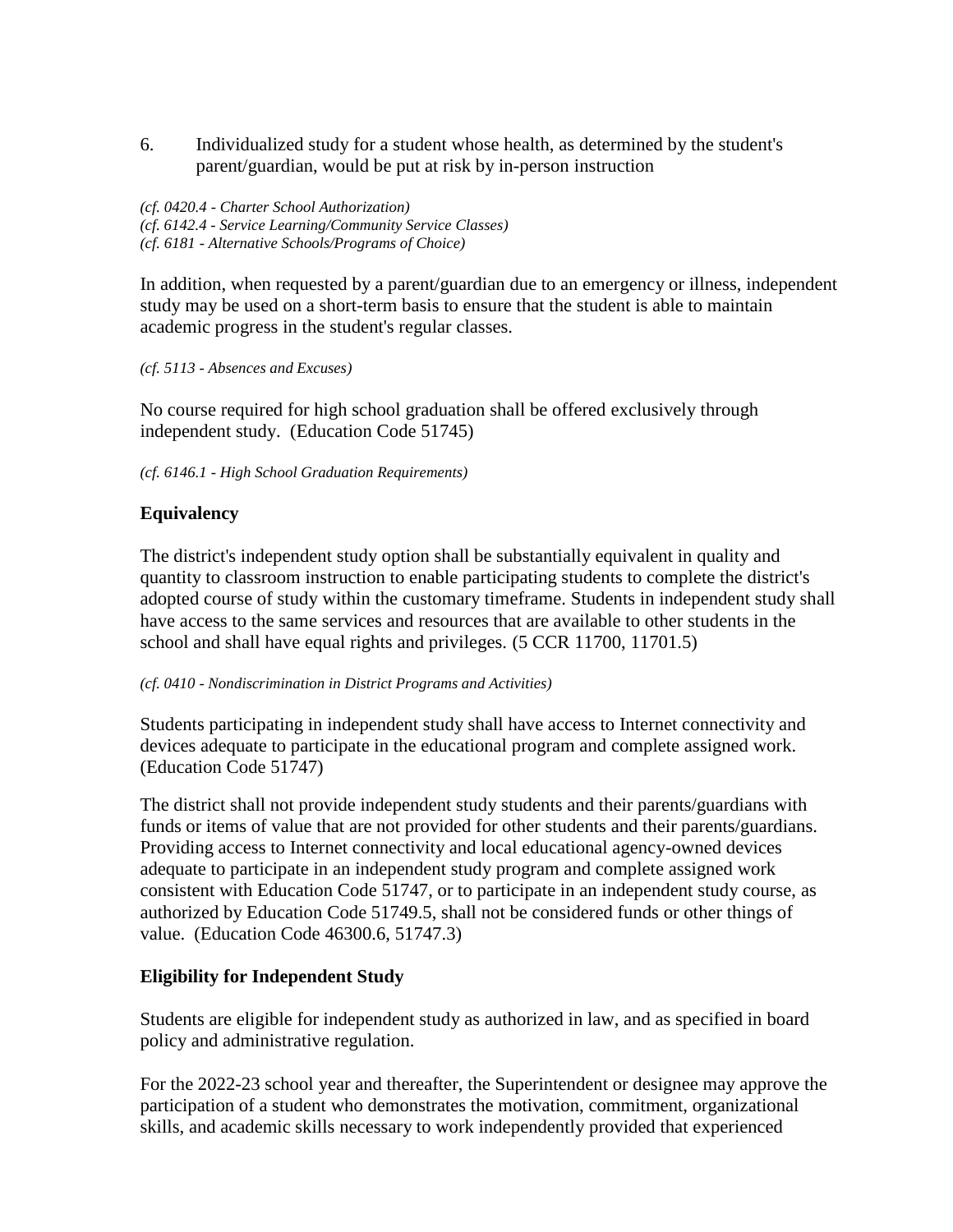certificated staff are available to effectively supervise students in independent study. The Superintendent or designee may also approve the participation of a student whose health would be put at risk by in-person instruction. A student whose academic performance is not at grade level may participate in independent study only if the program is able to provide appropriate support, such as supplemental instruction, tutoring, counseling, ongoing diagnostic assessments, and/or differentiated materials, to enable the student to be successful. For an elementary student, the Superintendent or designee may consider the parent/guardian's level of commitment to assist the student.

A student participating in independent study must be a resident of the county or an adjacent county. Full-time independent study shall not be available to students whose district residency status is based on their parent/guardian's employment within district boundaries pursuant to Education Code 48204. (Education Code 46300.2, 51747.3)

### *(cf. 5111.1 - District Residency)*

A student with disabilities, as defined in Education Code 56026, shall not participate in independent study unless the student's individualized education program specifically provides for such participation. (Education Code 51745)

### *(cf. 6159 - Individualized Education Program)*

A temporarily disabled student shall not receive individual instruction pursuant to Education Code 48206.3 by means of independent study. (Education Code 51745)

### *(cf. 6183 - Home and Hospital Instruction)*

Students age 21 or older, and students age 19 or older who have not been continuously enrolled in school since their 18th birthday, may participate in independent study only through the adult education program for the purpose of enrolling in courses required for a high school diploma by Education Code 51225.3 or the Governing Board. (Education Code 46300.1, 46300.4)

#### *(cf. 6200 - Adult Education)*

No more than 10 percent of the students enrolled in a continuation high school or opportunity school or program, not including pregnant students and parenting students who are primary caregivers for one or more of their children, shall be enrolled in independent study. (Education Code 51745)

*(cf. 5146 - Married/Pregnant/Parenting Students) (cf. 6184 - Continuation Education)*

### **Monitoring Student Progress**

The independent study administrator and/or supervising teacher shall promptly and directly address any failure by the student to meet the terms of the student's written agreement. The following supportive strategies may be used:

1. A letter to the student and/or parent/guardian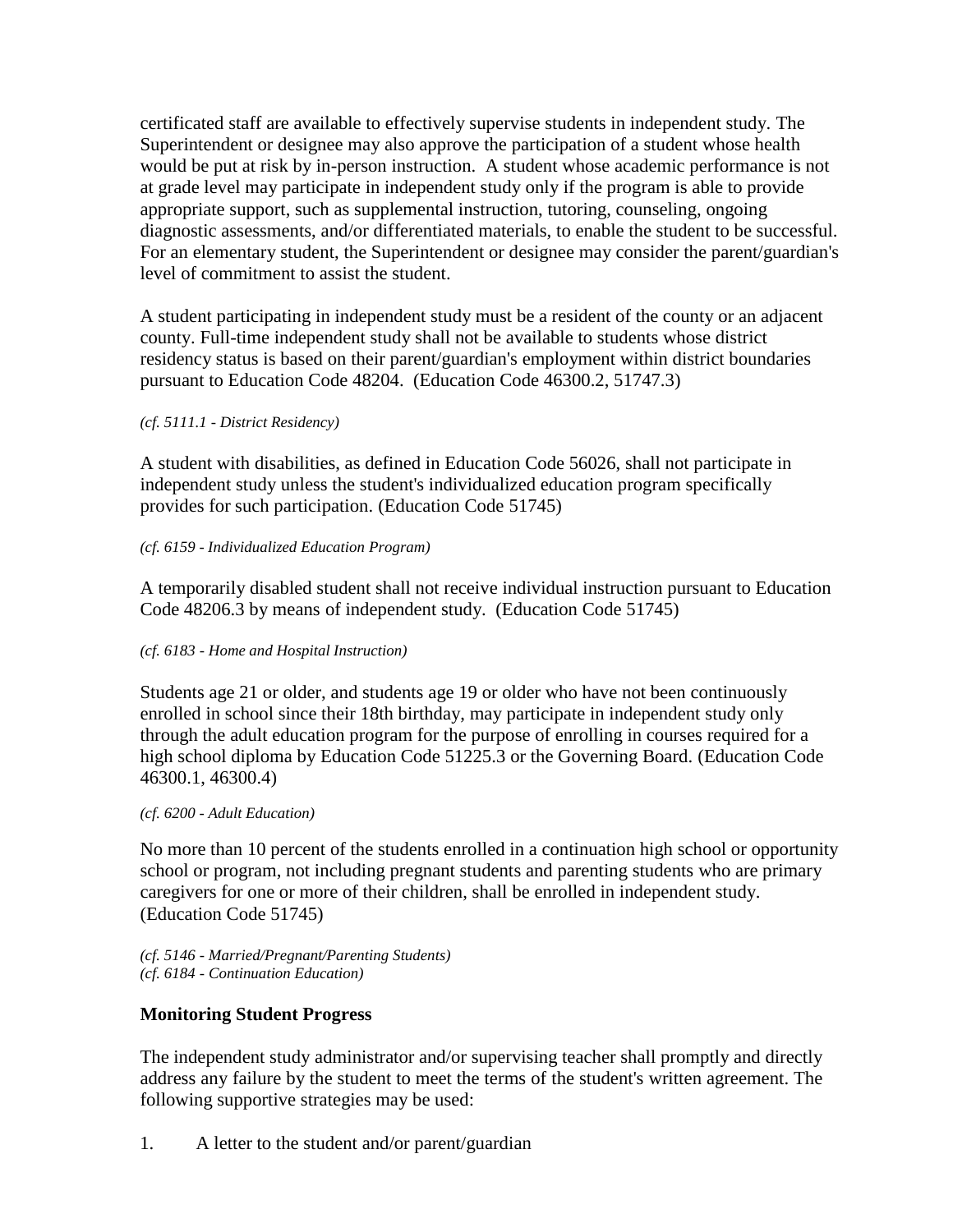- 2. A meeting between the student and the teacher and/or counselor
- 3. A meeting between the student and the independent study administrator, including the parent/guardian if appropriate
- 4. An increase in the amount of time the student works under direct supervision

When the student has failed to make satisfactory educational progress or missed the number of assignments specified in the written agreement as requiring an evaluation, the Superintendent or designee shall conduct an evaluation to determine whether or not independent study is appropriate for the student. This evaluation may result in termination of the independent study agreement and the student's return to the regular classroom program or other alternative program.

A written record of the findings of any such evaluation shall be treated as a mandatory interim student record which shall be maintained for three years from the date of the evaluation. (Education Code 51747)

# **Responsibilities of Independent Study Administrator**

The responsibilities of the independent study administrator include, but are not limited to:

- 1. Recommending certificated staff to be assigned as independent study teachers at the required teacher-student ratios pursuant to Education Code 51745.6 and supervising staff assigned to independent study functions who are not regularly supervised by another administrator
- 2. Approving or denying the participation of students requesting independent study
- 3. Facilitating the completion of written independent study agreements
- 4. Ensuring a smooth transition for students into and out of the independent study mode of instruction
- 5. Approving all credits earned through independent study
- 6. Completing or coordinating the preparation of all records and reports required by law, Board policy, or administrative regulation

## **Assignment and Responsibilities of Independent Study Teachers**

Each student's independent study shall be coordinated, evaluated, and carried out under the general supervision of a district employee who possesses a valid certification document pursuant to Education Code 44865 or emergency credential pursuant to Education Code 44300, registered as required by law, and who consents to the assignment. (Education Code 44865, 51747.5; 5 CCR 11700)